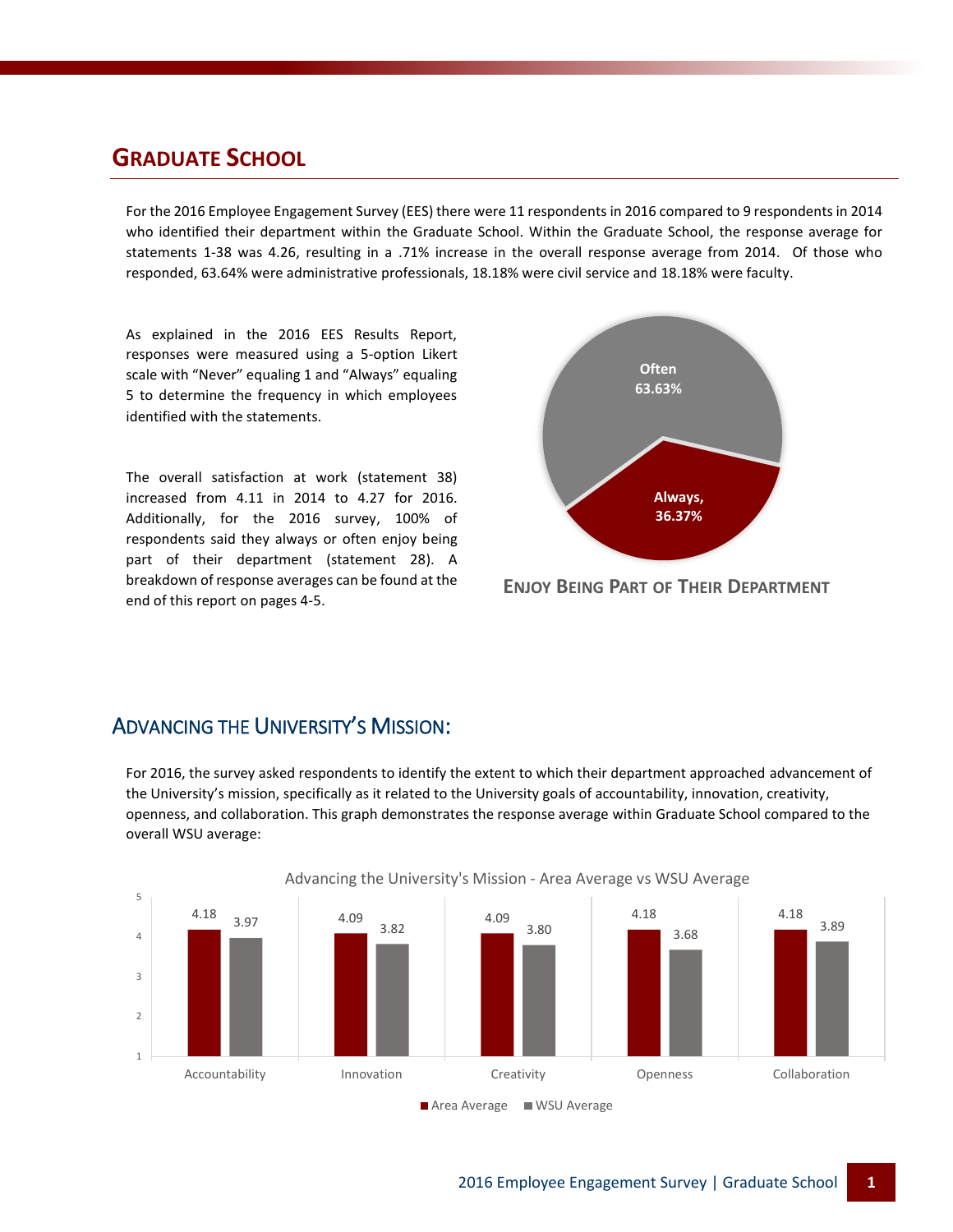# HIGHEST 2016 AREA RESPONSE AVERAGE:

| <b>Statements</b>                                                    | Area<br>Average<br>2014 | Area<br>Average<br>2016           | 2016<br><b>WSU</b><br>Average |  |
|----------------------------------------------------------------------|-------------------------|-----------------------------------|-------------------------------|--|
| I know what is expected of me at work.                               | 4.78                    | 5.00                              | 4.37                          |  |
| I have the resources and training to do my job effectively.*         | 4.56                    | 4.64                              | 4.00                          |  |
| My department demonstrates support for a diverse workforce.          | 4.75                    | 4.64                              | 4.08                          |  |
| I feel comfortable brining work climate concerns to my supervisor.** | $\sim$                  | 4.60                              | 3.77                          |  |
|                                                                      |                         | *Updated for 2016; **New for 2016 |                               |  |

# LOWEST 2016 AREA RESPONSE AVERAGE:

| <b>Statements</b>                                                               | Area<br>Average                   | Area<br>Average | 2016<br><b>WSU</b> |
|---------------------------------------------------------------------------------|-----------------------------------|-----------------|--------------------|
|                                                                                 | 2014                              | 2016            | Average            |
| I receive clear information about changes being made within WSU.                | 3.67                              | 3.64            | 3.33               |
| I feel appropriately compensated for my level of positon.**                     | $\overline{\phantom{a}}$          | 3.64            | 3.17               |
| My supervisor encourages me to use the University resources available to me. ** | $\sim$                            | 3.75            | 3.47               |
|                                                                                 | *Updated for 2016; **New for 2016 |                 |                    |

# SIGNIFICANT AREA RESPONSE CHANGE:

|                                                                                    | Area    | Area    |         |
|------------------------------------------------------------------------------------|---------|---------|---------|
| <b>Statements</b>                                                                  | Average | Average | Change  |
|                                                                                    | 2014    | 2016    |         |
| My supervisor values me and the work I do.                                         | 3.89    | 4.36    | $+0.47$ |
| I receive clear information about changes being made within my college/area.       | 3.89    | 4.36    | $+0.47$ |
| I am encouraged to improve work processes to benefit students and other University | 4.11    | 4.55    | $+0.44$ |
| constituents or colleagues.*                                                       |         |         |         |

*\*Updated for 2016 ; \*\*New for 2016*

#### UNIVERSITY RESOURCES:

Based on feedback, the 2016 survey added additional statements regarding workplace concerns and employee awareness of WSU resources, specifically those resources related to Workplace Violence, Bullying, State Ethics, Discrimination, Sexual Harassment and Sexual Misconduct. This graph demonstrates the percentage of employees who identified awareness of the following University policies within Graduate School:

| Washington State University Ethics, Conflict of Interest, and Technology Transfer  |        | 100%   |
|------------------------------------------------------------------------------------|--------|--------|
| <b>Policy Prohibiting Discrimination, Sexual Harassment, and Sexual Misconduct</b> |        | 100%   |
| <b>Workplace Violence</b>                                                          |        | 90.91% |
| <b>Bullying Prevention and Reporting</b>                                           | 72.73% |        |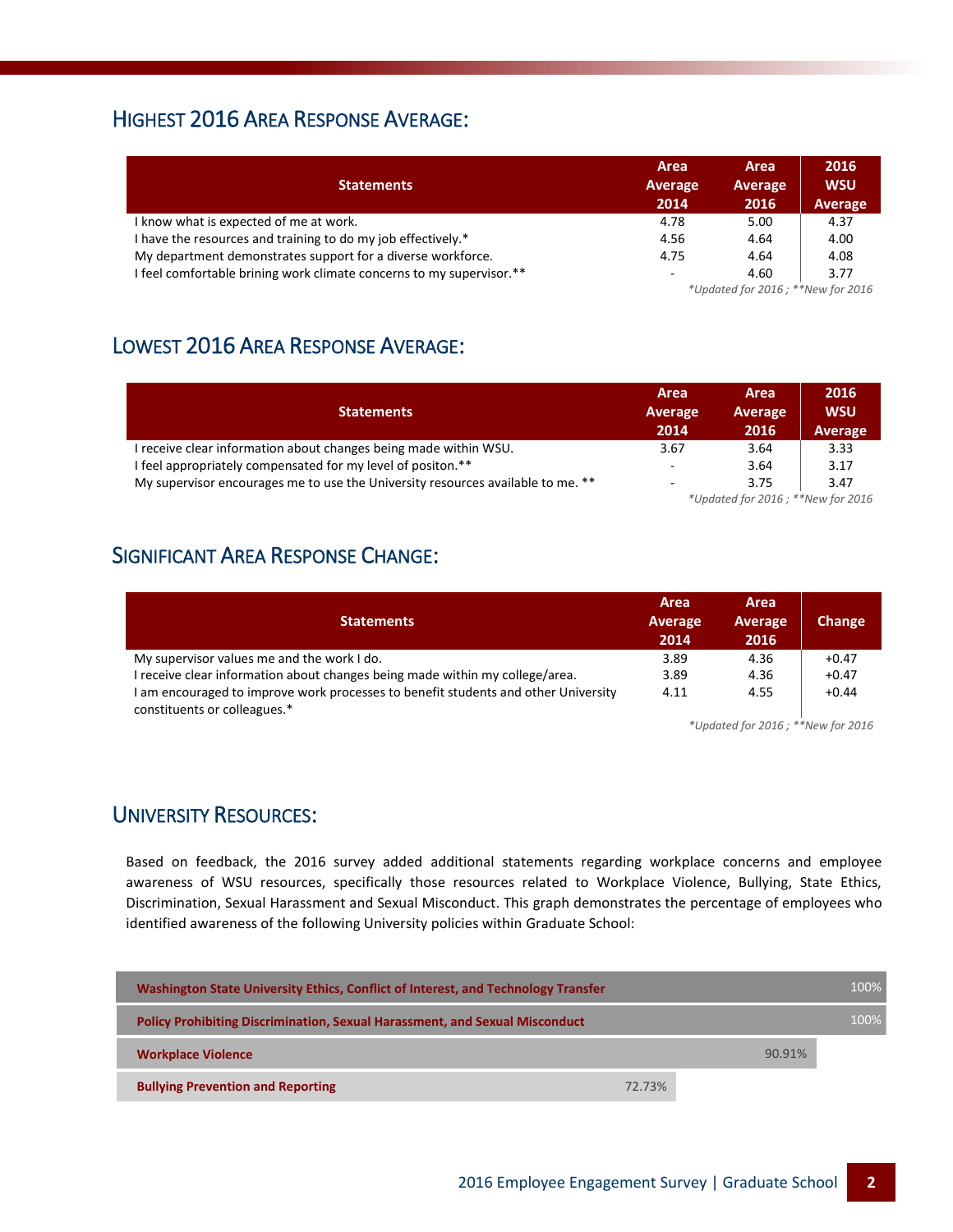# EMPLOYEE FEEDBACK:

At the end of the survey, employees were given the opportunity to provide feedback regarding subjects not addressed in the survey. The following feedback, specifically related to employee perceptions of the workplace, was provided by respondents who identified themselves within the Graduate School:

- The graduate school is a great place to work
- The graduate school is an excellent department with a great atmosphere

# **ACTION ITEMS:**

In reviewing the lowest area response averages within Graduate School, initiatives to improve employee engagement and perceptions of the workplace may include, but are not limited to:

- Improve communication efforts regarding changes at the university level
- Identify positions with inappropriate compensation
- Provide employees with resources as appropriate and encourage the use of University resources
- Improve communication regarding the WSU policy concerning Bullying Prevention and Reporting and provide employees with resources as appropriate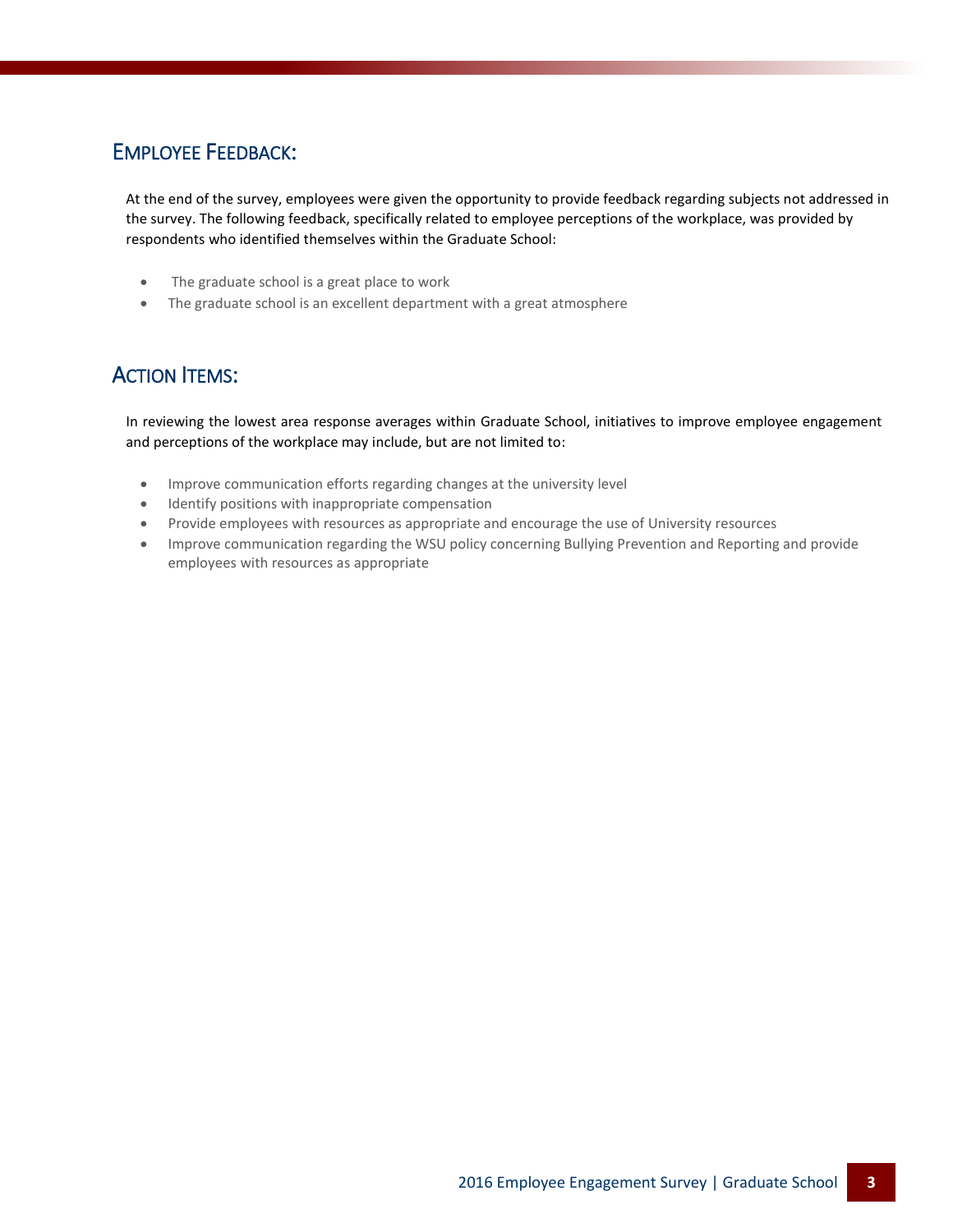# RESPONSE AVERAGE BREAKDOWN:

|                |                                                                                                         | <b>Area Average</b>      |      | <b>WSU Average</b>       |      |
|----------------|---------------------------------------------------------------------------------------------------------|--------------------------|------|--------------------------|------|
|                |                                                                                                         | 2014                     | 2016 | 2014                     | 2016 |
|                | # of Respondents                                                                                        | 9                        | 11   | 1891                     | 1958 |
|                | <b>Overall Average</b>                                                                                  | 4.23                     | 4.26 | 3.72                     | 3.81 |
|                | SECTION 1: Do employees feel they have what is needed to do their job?                                  |                          |      |                          |      |
| 1              | I know what is expected of me at work.                                                                  | 4.78                     | 5.00 | 4.38                     | 4.37 |
| $\overline{2}$ | I receive the information I need to perform my job.                                                     | 4.67                     | 4.45 | 4.06                     | 4.03 |
| 3              | I have the resources and training to do my job effectively.*                                            | 4.56                     | 4.64 | 3.99                     | 4.00 |
|                |                                                                                                         |                          |      |                          | 4.09 |
| 4              | I have the technology I need to do my job efficiently.<br>SECTION 2: Do employees feel they are valued? | 4.78                     | 4.55 | 4.15                     |      |
| 5              | I am recognized for doing a good job.                                                                   | 3.78                     | 3.91 | 3.41                     | 3.50 |
|                |                                                                                                         |                          |      |                          |      |
| 6              | My supervisor values me and the work I do.                                                              | 3.89                     | 4.36 | 3.84                     | 3.93 |
| $\overline{7}$ | I feel encouraged to have a good balance between work and personal life.                                | 3.89                     | 4.10 | 3.41                     | 3.63 |
| 8              | I feel appropriately compensated for my level of position. **                                           | $\Box$                   | 3.64 | $\Box$                   | 3.17 |
|                | SECTION 3: Do employees feel they provide individual contributions?                                     |                          |      |                          |      |
| 9              | I am encouraged to develop myself professionally.                                                       | 3.78                     | 4.00 | 3.44                     | 3.59 |
| 10             | I am encouraged to provide input on decisions impacting my work.                                        | 4.22                     | 4.09 | 3.54                     | 3.64 |
| 11             | I am encouraged to come up with better ways of doing things.                                            | 4.22                     | 4.09 | 3.56                     | 3.72 |
| 12             | I am given opportunities to be innovative or creative. **                                               | $\blacksquare$           | 4.18 | $\blacksquare$           | 3.69 |
| 13             | I am given opportunities to be collaborative. **                                                        | $\blacksquare$           | 3.90 | $\overline{\phantom{a}}$ | 3.78 |
|                | SECTION 4: Do employees feel connected to their co-workers?                                             |                          |      |                          |      |
| 14             | A spirit of cooperation and teamwork exists between my co-workers and me.                               | 4.33                     | 4.18 | 3.85                     | 3.88 |
| 15             | Knowledge and information sharing is practiced between my co-workers and me.                            | 4.22                     | 4.09 | 3.80                     | 3.84 |
| 16             | Those around me are committed to doing quality work.                                                    | 4.33                     | 4.09 | 4.12                     | 4.10 |
| 17             | I have positive interactions with my co-workers. **                                                     | $\blacksquare$           | 4.36 | $\Box$                   | 4.19 |
| 18             | I enjoy the work climate that exists between my co-workers and me. **                                   | $\overline{\phantom{a}}$ | 4.27 | $\overline{\phantom{a}}$ | 4.00 |
|                | SECTION 5: Do employees feel satisfied with their supervisor? **                                        |                          |      |                          |      |
| 19             | My supervisor gives me ongoing feedback to help me improve my performance.*                             | 3.89                     | 4.00 | 3.29                     | 3.45 |
| 20             | My supervisor encourages a positive work climate. **                                                    | $\overline{\phantom{a}}$ | 4.27 | ä,                       | 3.90 |
| 21             | My supervisor promotes open communication and feedback. **                                              | $\overline{a}$           | 4.55 | $\overline{a}$           | 3.90 |
| 22             | My supervisor treats me with dignity and respect. **                                                    | $\overline{\phantom{a}}$ | 4.64 | $\overline{\phantom{a}}$ | 4.29 |
|                | SECTION 6: Do employees feel connected to their department?                                             |                          |      |                          |      |
| 23             | Clear reporting structures are established within my department.                                        | 4.56                     | 4.55 | 3.79                     | 3.87 |
| 24             | I receive clear information about changes being made within my department.                              | 4.44                     | 4.36 | 3.32                     | 3.43 |
| 25             | I know how my department measures success.                                                              | 3.78                     | 4.09 | 3.26                     | 3.41 |
| 26             | I know how my work contributes to the success of my department.                                         | 4.44                     | 4.45 | 3.84                     | 3.92 |
| 27             | My department demonstrates support for a diverse workforce.                                             | 4.75                     | 4.64 | 4.00                     | 4.08 |
| 28             | I enjoy being part of my department.                                                                    | 4.11                     | 4.36 | 3.96                     | 4.00 |
|                |                                                                                                         |                          |      |                          |      |
|                | Rate the extent to which your department approaches the following to advance the University Mission: ** |                          |      |                          |      |
| 29             | Accountability                                                                                          |                          | 4.18 |                          | 3.97 |
| 30             | Innovation                                                                                              |                          | 4.09 | $\blacksquare$           | 3.82 |
|                |                                                                                                         | $\overline{\phantom{a}}$ |      |                          |      |
| 31             | Creativity                                                                                              |                          | 4.09 |                          | 3.80 |
| 32             | Openness                                                                                                |                          | 4.18 |                          | 3.68 |
| 33             | Collaboration                                                                                           |                          | 4.18 |                          | 3.89 |
|                | SECTION 7: Do employees feel connected to WSU as a whole?                                               |                          |      |                          |      |
| 34             | I am encouraged to improve work processes to benefit students and other University                      | 4.11                     | 4.55 | 3.71                     | 3.70 |
|                | constituents or colleagues.*                                                                            |                          |      |                          |      |
| 35             | I receive clear information about changes being made within my college/area.                            | 3.89                     | 4.36 | 3.18                     | 3.29 |
| 36             | I receive clear information about changes being made within WSU.                                        | 3.67                     | 3.64 | 3.16                     | 3.33 |
| 37             | I enjoy being part of Washington State University.                                                      | 4.56                     | 4.36 | 4.07                     | 4.08 |
| 38             | Overall, I am satisfied at work.                                                                        | 4.11                     | 4.27 | 3.84                     | 3.86 |
|                | EMPLOYEE RESOURCES: Are employees aware of WSU resources or do they have concerns in the workplace? **  |                          |      |                          |      |
|                | I am comfortable with utilizing University resources. **                                                | $\blacksquare$           | 4.09 | $\Box$                   | 3.75 |
|                | My supervisor encourages me to use the University resources available to me. **                         | ÷,                       | 3.75 | Ĭ.                       | 3.47 |
|                | I have concerns regarding work climate. **                                                              |                          | 4.10 |                          | 3.54 |
|                | I feel comfortable bringing work climate concerns to my supervisor. **                                  |                          | 4.60 |                          | 3.77 |

 *\*Updated for 2016 ; \*\*New for 2016*